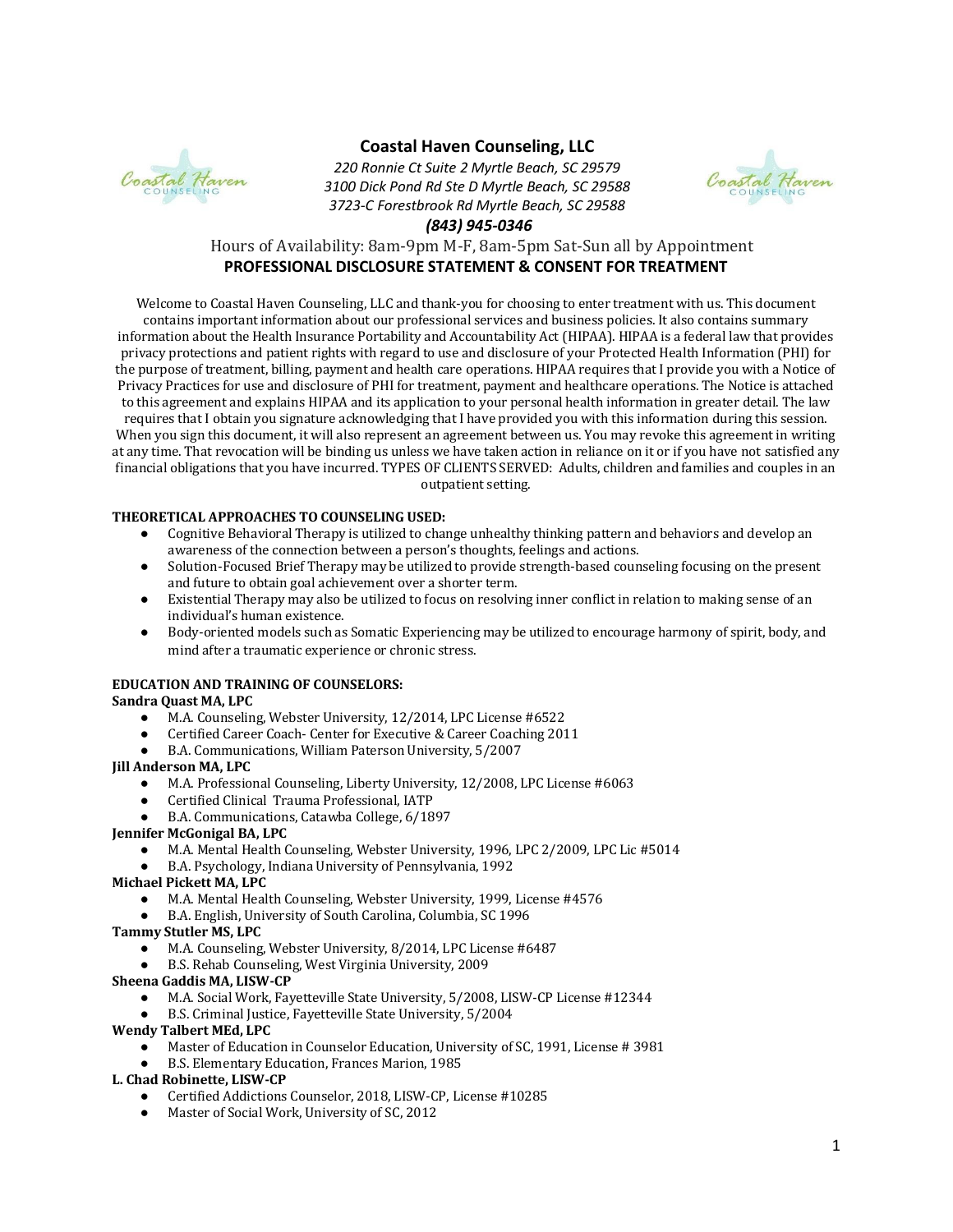#### **David Murray MA, LPC**

- M.A. Mental Health Counseling, Liberty University, 2013, LPC License #6494
- Masters of Business, Winthrop University, Rock Hill, SC 1997
- BS of Business Admin, The Citadel, Charleston, SC

#### **Debbie Jackson MSW, LISW-CP**

- Master of Social Work, WV University Morgantown, 1993, LISW-CP License #12080
- B.A. Social Work, The University of Akron, 1990

#### **Andrew Michaels MA, LPC**

- M.S. Mental Health Counseling, Long Island University/CW Post, 2015, LPC License #7232
- B.A. Psychology, SUNY, 1984

#### **Lindsey McFarland, MSW, LISW-CP**

- M.S. Masters in Social Work, University of Louisville, LISW-CP License #11999
- B.A. Psychology & Sociology Western Kentucky University 5/2003 Bowling Green, KY **Veronica Seitzinger, MSW, LISW-CP**
	- M.S. Masters in Social Work, University of Louisville, LISW-CP License #11999
	- B.A. Psychology & Sociology Western Kentucky University 5/2003 Bowling Green, KY

#### **Dr. Loren Malkasian, Psy. D, LMFT**

- Psy.D. Marriage & Family Therapy, Ryokan College, Los Angeles, CA Nov 2012, LMFT Lic #4711
- M.A. Counseling Psychology, Boston College, Boston, MA May 1990
- B.A. Psychology, Anna Maria College, Paxton, MA, May 1988

**SERVICES:** Therapy is a relationship between people that works in part because of clearly defined rights and responsibilities held by each person. This framework helps to create the safety to take risks and the support to become empowered to make changes in one's life. As a client in psychotherapy, you have certain rights and responsibilities that are important for you to know about. There are also legal limitations to those rights that you should be aware of. As your therapist, we have corresponding responsibilities to you. These respective rights and responsibilities are described in the following section. Psychotherapy has both benefits and risks. Risks sometimes include experiencing uncomfortable feelings such as sadness, guilt, anxiety, anger, frustration, loneliness and helplessness. Psychotherapy often requires discussing unpleasant aspects of your life. However psychotherapy has been shown to have benefits for individual who undertake it such as reduction in experience of discomfort and increased satisfaction in interpersonal relationships, greater intra personal awareness and insight, increased skills for managing stress and resolutions to specific problems. There are no guarantees about outcomes. Psychotherapy requires active effort on your part. In order to be the most successful, you will have to work on things that we discuss outside of sessions. The first session and possible few subsequent sessions will involve a comprehensive assessment of your needs. We will then be able to offer some initial impressions of what our work might include. At that point we will discuss your treatment goals and create an individualized treatment plan, if you decide to continue. You should evaluate this information as well as your own assessment about whether you feel comfortable working with us. Therapy involves a commitment of time, money and effort so you should be careful about the therapist that you select. We will discuss any questions you have about interventions or procedures as they arise.

**APPOINTMENTS:** We normally conduct an initial assessment that will last for one to two sessions. During this time we will decide if we are the best fit to provide the services you need in aiding you to meet your treatment goals. This initial assessment session lasts approximately 50-60 minutes. After assessments has been completed, we usually schedule individual and/or family sessions for 50-60 minutes. Clients are generally seen weekly or more or less frequently as needed or agreed upon as medically necessary. You may discontinue treatment at any time. The time scheduled for your appointment is assigned to you and you alone. We request that you provide 24 hours of notice if you must cancel or reschedule a session. You will be charged the full appointment fee for a missed appointment if not cancelled within 24 hours for BCBS and self pay clients. It is important to note that insurance companies do not provide reimbursement for missed sessions. You are responsible for attending appointments on time, and if you are late, your appointment will still likely need to end on time.

**TERMINATION OR REFERRAL:** A client has the right to terminate services at any time by notifying us by phone or by mail, anytime for any reason. This can be done verbally or in writing. When additional counseling is needed, a referral can be made, upon request. The therapist may terminate sessions with a client if: Client is not progressing, If clients missed 3 sessions, If the therapist feels they are at risk of harm, If the client's needs are outside of the scope and specialty of the therapist, For non-payment of services in a prompt manner. **GREIVANCE AND COMPLIANT CONTACT:** South Carolina Dept of Labor, Licensing & Regulation 110 Centerview Dr. P.O. Box 11329 Columbia, SC 29211-1329 Telephone: (803) 896-4470 Fax: (803) 896-4656

**PROFESSIONAL RECORDS:** We are required to keep appropriate records of therapy services that we provide. Your clinical file consists of legal forms such as this form and your HIPAA notification form, a record of visits and payments, assessment results, individual plan of care, progress summaries, and copies of electronic communications and progress notes. These progress notes will contain enough information about you to justify treatment or support recommendations. Psychotherapy often includes discussion of sensitive and private information. Case notes include what was done in session and an accounting of treatments utilized and topics discussed. You have a right to look at your chart contents, and copies will be made available to other providers with your written consent for a fee. Your records will be maintained in a secure location in our offices. In the event of the death or incapacitation of Sandra Quast, owner of Coastal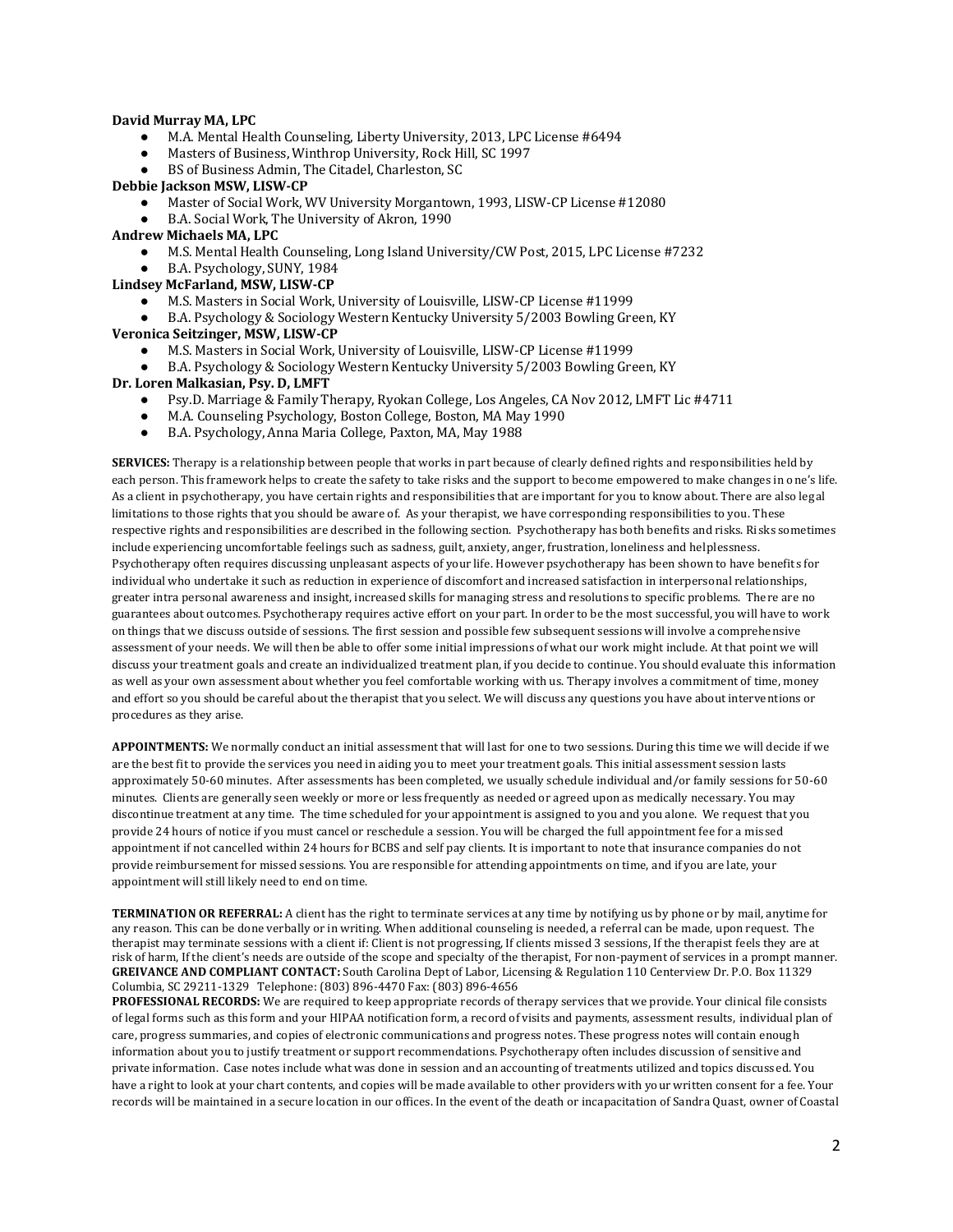Haven Counseling, LLC, her Professional Executor as stated in her Professional will within Therapynotes.com EMR, may take control of records and contact clients to make referrals for your benefit.

**FEES:** Currently our standard fees are as follows: An initial clinical assessment is \$160. Individual or family sessions lasting 50-60 minutes are charged \$120 per session. All payments are due at the time services are rendered and can be in form of credit card (Visa, MasterCard, Discover or American Express) or HSA. There will be a \$35.00 fee for checks that are returned for insufficient funds. If you need your therapist to attend court related to yourself or your child/foster child there will be a fee of \$250 per hour which will be from the time the therapist leaves the office until they are able to return to the office that will be charged for this service. This is not a billable expense to insurance companies, therefore you must prepay for this service prior to your court date a retainer in the amount of \$2500, plus hourly fees if the time is beyond 10 hours. If you prefer, your therapist can prepare a letter to express their expertise regarding your court issues in lieu of attending court in person if you sign a release. This letter will be provided free of charge.

**INSURANCE:** We are on several insurance panels, which means that we are considered an "in-network provider" for those specific panels. For other insurances, we are an "out-of-network provider. "If you expect to use insurance to provide coverage for counseling services, please check your current coverage carefully. Call the phone number on the back of your insurance card and ask about your mental health benefits. Some insurance companies will pay a reduced amount toward services provided by an out-of-network provider. To check on what is covered by your insurance company, it is recommended that you ask your insurance carrier the following questions: 1. Do I have mental health benefits? 2. What is my deductible? 3. Do I have a co-insurance and co-pay and what are these amounts? 4. How many sessions per calendar year does my plan cover? 5. Is Coastal Haven Counseling, LLC on your list of current providers? 6. If the question to no. 5 is no, you may want to ask how much is paid for an out-of-network provider. 7. Do I need a pre-authorization number for sessions to be covered? 8. Is family therapy covered on my plan? If you exceed the amount of sessions that are covered or deemed medically necessary then we must discuss options of paying out of pocket or sessions or discontinuing therapy. Remember that you are responsible or full payment of fees.

**CONFIDENTALITY:** The confidentiality of all communications between a client and a therapist is generally protected by law and us as your therapists cannot and will not tell anyone else what you have discussed or even that you are in counseling services without your written permission. In most situations we can only release information about your treatment to others if you sign a written authorization form that meets certain legal requirements imposed by HIPAA. With the exception of certain situations described below, you have the right to confidentiality of your therapy. You may request that information be shared with whomever you choose and you may revoke that permission at any time. There are some exceptions to confidentiality in which we are legally bound to take action even though that requires revealing some information about a client's treatment. If at all possible, we will make every effort to attempt to inform you when these will have to be put into effect. The legal exceptions to confidentiality include but are not limited to the following: 1. If there is good reason to believe you are threatening serious bodily harm to yourself or others. If we believe a client i s threatening serious bodily harm to another we may be required to take protective action which may include notifying the potential victim, notifying the police or seeking appropriate hospitalization. If a client threatens to harm him/herself or another we may be required to seek hospitalization for the client or contact family members or others who can provide protection. 2. If there is good reason to suspect or evidence of abuse or neglect toward children, the elderly or disabled persons. In such a situation, we are required by law to file a report with the appropriate state agency. 3. In response to a court order or where otherwise required by law. 4. To the extent necessary to make a claim on delinquent account via collection agency. 5. To the extent necessary for emergency medical care to be rendered. 6. When your insurance company is involved, such as making a claim, insurance audits, case reviews or appeals. 7. In a natural disaster whereby protected records may be exposed. 8. For professional supervision consultation purposes. **Policy on restraints and seclusion:** We do not use restraints or seclusion interventions in this practice. If someone on the premises believes their physical safety to be threatened, the police will be called and a report made. **CONFIDENTIALITY OF E-MAIL, CELL PHONE, TEXT AND FAXES COMMUNICATION:** It is very important to be aware that e-mail or cell phone communication or texting can be relatively easily accessed by unauthorized people and hence the privacy and confidentiality of such communication can be compromised. E-mails in particular are vulnerable to such unauthorized access due to the fact that servers have unlimited and direct access to all e-mails that may go through them. Faxes can easily be sent erroneously to the wrong address. Please notify us at the beginning of treatment if you decide to avoid or limit in any way the use of all of the above mentioned communication devices. Please do not use e-mail or faxes in the case of an emergency.

**CONSENT FOR TREATMENT:** Client acknowledges that I have received, have read or have had read to me (if requested), and understand information provided to me about the therapy I am considering and have asked and had answered any questions regarding treatment. I do hereby seek and consent to take part in the treatment by the therapist named below. I understand that developing a treatment plan with this therapist and regularly reviewing our work toward meeting the treatment goals are in my best interest. I agree to play an active role in this process. I understand that no promises have been made as to the results of the treatment or any of the procedures provided by this therapist. I understand sexual and/or romantic counselor interactions or relationships with current clients, their romantic partners, or their family members are prohibited. (American Counseling Association Code of Ethics, 2014; A.5.a) I am aware that I may stop my treatment with this therapist at any time. The only services that I will be responsible for paying are the services that I have already received. I understand that I may lose other services or may have to deal with other consequences if I stop treatment. I know that I must cancel a scheduled appointment within at least 24 hours before the time of the appointment. I understand that if I do not cancel or come to a scheduled appointment, I will be charged for that appointment. I am aware that a third party payer/insurance company may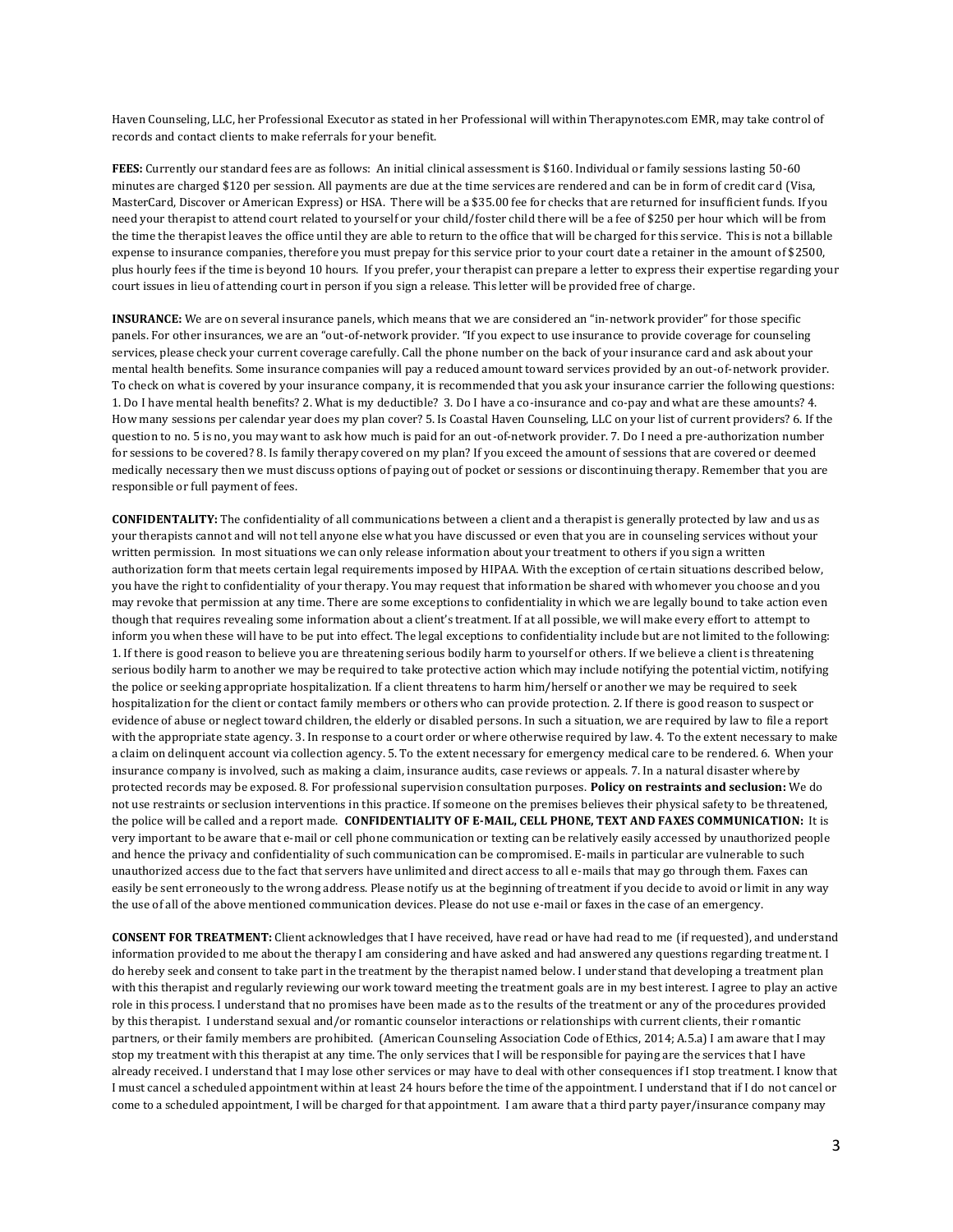be given information about the types, costs, dates and providers of any services I receive. This form authorizes Coastal Haven Counseling, LLC and contracted therapists to release information from my/the patient's records maintained while I was treated by this provider. This information may include but is not limited to intake summaries, clinical records, summaries, treatment plans, diagnoses, progress, recommendations, discharge summaries and other clinical documents. HIV- related information and drug and alcohol information contained in these records will be released in these records under this consent unless indicated here. \_\_\_\_\_ do not release. This information may be sent to a third party payer or its agents and is needed for the following purposes: -Receiving health insurance benefits, reimbursements, payments for services and other similar services. Re-disclosure or re- transfer of these records is expressly prohibited and such re-disclosure may subject you to civil and criminal liability. Federal and State laws restrict the use of the information to criminally investigate or prosecute any alcohol or drug abuse patient.

My signature below authorizes the payment directly to Coastal Haven Counseling, LLC of benefits payable under our policy. I understand that such payments will be credited to my account with this provider. I further understand that I am financially responsible to this provider for charges not covered or reimbursed by my policy, up to the fee the provider has agreed to accept. I affirm that everything in this form that was not clear has been explained to my satisfaction.

**TeleHealth /TeleTherapy** involves the use of electronic communications to enable health care providers to continue to treat clients with mental health counseling at a distance. **Expected Benefits:** Improved access to mental health care by enabling a patient to remain in his/her home or at a remote private setting while conducting counseling sessions with their therapist. **Possible Risks:** As with any mental health procedure, there are potential risks associated with the use of telehealth/teletherapy. These risks include, but may not be limited to: In rare instances, security protocols could fail, causing a breach of privacy of personal private information. We utilize a HIPAA compliant platform for telehealth https://doxy.me to address this concern as best as possible.

#### **Informed Consent for Telehealth: By signing this form, I understand the following:**

1. I understand that the laws that protect privacy and the confidentiality of mental health information also apply to

TeleHealth/TeleTherapy, and that no information obtained in the use of TeleHealth/TeleTherapy which identifies me will be disclosed to other entities without my consent.

2. I understand that I have the right to withhold or withdraw my consent to the use of TeleHealth/TeleTherapy in the course of my care at any time, without affecting my right to future care or treatment.

3. I understand that I have the right to all information obtained in the course of a TeleHealth/TeleTherapy.

4. I understand that a variety of alternative methods of therapy care may be available to me, and that I may choose one or more of these at any time. My therapist has explained the alternatives to my satisfaction.

5. I understand that TeleHealth/TeleTherapy may involve electronic communication of my personal mental health information.

6. I understand that it is my option to inform my therapist of electronic interactions regarding my care that I may have with other healthcare providers.

7. I understand that I may expect the anticipated benefits from the use of TeleHealth/TeleTherapy in my care, but that no results can be guaranteed or assured.

**Patient Consent To The Use of TeleHealth/TeleTherapy**: I have read and understand the information provided above regarding TeleHealth/TeleTherapy, have discussed it with my therapist or such assistants as may be designated, and all of my questions have been answered to my satisfaction. I hereby give my informed consent for the use of TeleHealth/TeleTherapy in my mental health care. I hereby authorize my therapist at Coastal Haven Counseling, LLC to use TeleHealth/TeleTherapy in the course of my diagnosis and treatment. For questions or to reach us, our phone number is 843-945-0346 and email address i[s coastalhavencounseling@gmail.com.](mailto:coastalhavencounseling@gmail.com)

**YOUR INFORMATION. YOUR RIGHTS. OUR RESPONSIBITLIES:** This notice describes how medical information about you may be used and disclosed and how you can get access to this information. Please review it carefully. **YOUR RIGHTS** When it comes to your health information, you have certain rights. This section explains your rights and some of our responsibilities to help you. You can ask to see or get an electronic or paper copy of your medical record and other health information we have about you. We will provide a copy or a summary of your health information, usually within 30 days of your request. We may charge a reasonable, cost-based fee. You can ask us to correct health information about you that you think is incorrect or incomplete. We may say "no" to your request, but we'll tell you why in writing within 60 days. You can ask us to contact you in a specific way (for example, home or office phone) or to send mail to a different address. You can ask us not to use or share certain health information for treatment, payment, or our operations. We are not required to agree to your request, and we may say "no" if it would affect your care. If you pay for a service or health care item out-ofpocket in full, you can ask us not to share that information for the purpose of payment or our operations with your health insurer. We will say "yes" unless a law requires us to share that information. You can ask for an accounting of the times we've shared your health information for six years prior to the date you ask, who we shared it with, and why. We will include all the disclosures except for those about treatment, payment, and health care operations, and certain other disclosures (such as any you asked us to make). We'll provide one accounting a year for free but will charge a reasonable, cost-based fee if you ask for another one within 12 months. You can ask for a paper copy of this notice at any time, even if you have agreed to receive the notice electronically. We will provide you with a paper copy promptly. If you have given someone medical power of attorney or if someone is your legal guardian, that person can exercise your rights and make choices about your health information. We will make sure the person has this authority and can act for you before we take any action. File a complaint if you feel your rights are violated. You can complain if you feel we have violated your rights by contacting us using the information on page 1. You can file a complaint with the U.S. Department of Health and Human Services Office for Civil Rights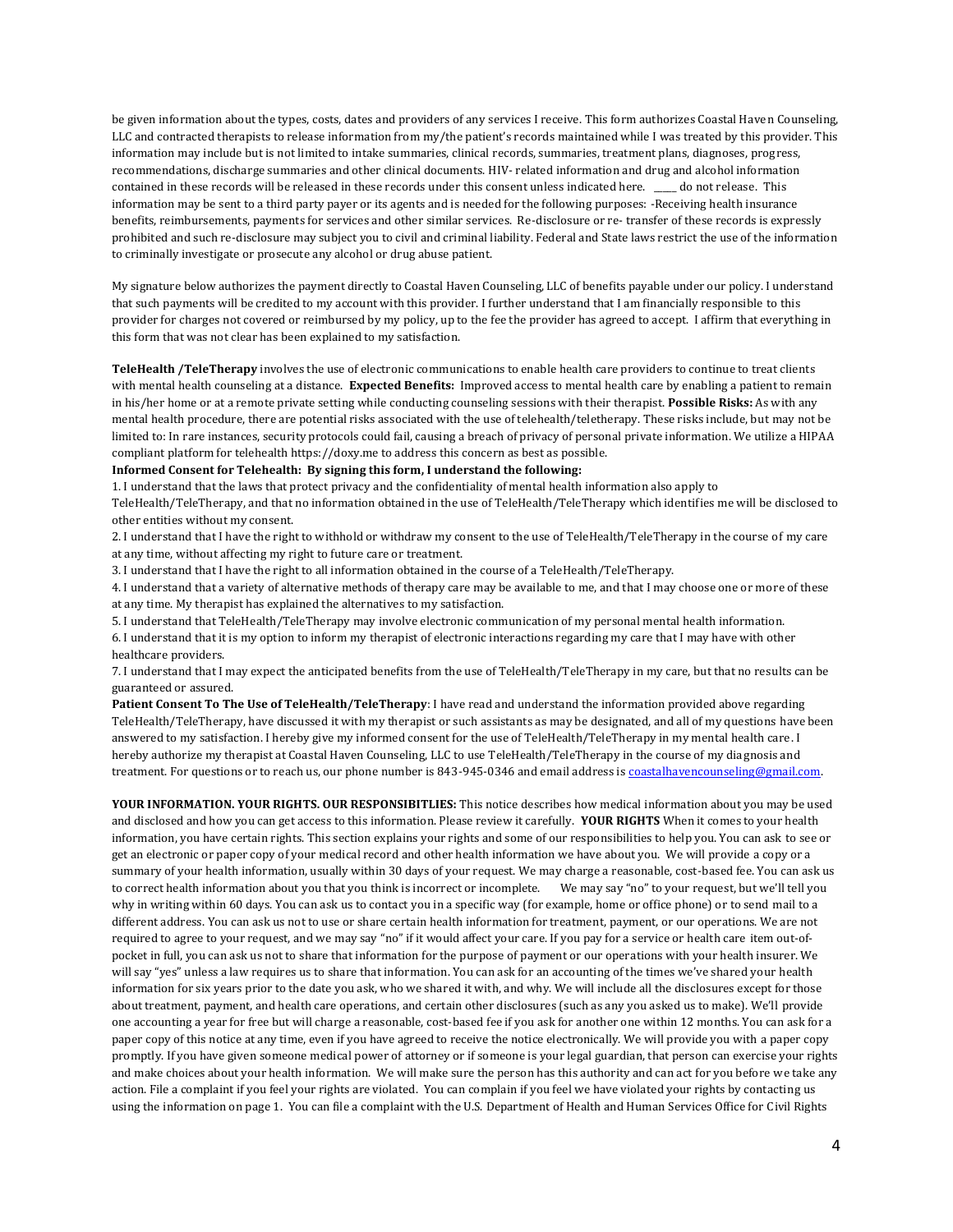by sending a letter to 200 Independence Avenue, S.W., Washington, D.C. 20201, calling 1-877-696-6775, or visiting www.hhs.gov/ocr/privacy/hipaa/complaints/. We will not retaliate against you for filing a complaint. **YOUR CHOICES** For certain health information, you can tell us your choices about what we share. If you have a clear preference for how we share your information in the situations described below, talk to us. Tell us what you want us to do, and we will follow your instructions. In these cases, you have both the right and choice to tell us to: Share information with your family, close friends, or others involved in your care. Share information in a disaster relief situation. If you are not able to tell us your preference, for example if you are unconscious, we may go ahead and share your information if we believe it is in your best interest. We may also share your information when needed to lessen a serious and imminent threat to health or safety.

In these cases we never share your information unless you give us written permission: Marketing purposes, Sale of your information, **OUR USES AND DISCLOSURES** How do we typically use or share your health information? We typically use or share your health information in the following ways: We can use your health information and share it with other professionals who are treating you. For example: A doctor treating you for an injury asks another doctor about your overall health condition. To run our organization. We can use and share your health information to run our practice, improve your care, and contact you when necessary. Example: We use health information about you to manage your treatment and services. To bill for our services. We can use and share your health information to bill and get payment from health plans or other entities. Example: We give information about you to your health insurance plan so it will pay for your services. How else can we use or share your health information? We are allowed or required to share your information in other ways – usually in ways that contribute to the public good, such as public health and research. We have to meet many conditions in the law before we can share your information for these purposes. For more information see:

ww.hhs.gov/ocr/privacy/hipaa/understanding/consumers/index.html. To help with public health and safety issues. We can share health information about you for certain situations such as: •Preventing disease, •Reporting suspected abuse, neglect, or domestic violence, •Preventing or reducing a serious threat to anyone's health or safety. We can use or share your information for health research. To comply with the law. We will share information about you if state or federal laws require it, including with the Department of Health and Human Services if it wants to see that we're complying with federal privacy law. To work with a medical examiner or funeral director. We can share health information with a coroner, medical examiner, or funeral director when an individual dies. To address workers' compensation, law enforcement, SSI, disability and other government requests. We can use or share health information about you: For workers' compensation claims, For law enforcement purposes or with a law enforcement official, For special government functions such as military or national security and presidential protective services, To respond to lawsuits and legal actions. We can share health information about you in response to a court or administrative order, or in response to a subpoena.

**OUR RESPONSIBILITIES**: We are required by law to maintain the privacy and security of your protected health information. We will let you know promptly if a breach occurs that may have compromised the privacy or security of your information. We must follow the duties and privacy practices described in this notice and give you a copy of it. We will not use or share your information other than as described here unless you tell us we can in writing. If you tell us we can, you may change your mind at any time. Let us know in writing if you change your mind. For more information see: www.hhs.gov/ocr/privacy/hipaa/understanding/consumers/noticepp.html.

**Changes to the Terms of this Notice:** We can change the terms of this notice, and the changes will apply to all information we have about you. The new notice will be available upon request, in our office, and on our web site. Other Instructions for Notice: • Effective Date of this Notice – 3/1/2017 • Name or title of the privacy official Sandra Quast, MA, LPC (843) 945-0346. The Privacy Rule requires therapist to describe any state or other laws that require greater limits on disclosures. For example, "We will never share any substance abuse treatment records without your written permission. If your entity is part of an OHCA (organized health care arrangement) that has agreed to a joint notice, use this space to inform your patients of how you share information within the OHCA (such as for treatment, payment, and operations related to the OHCA). Also, describe the other entities covered by this notice and their service locations. For example, "This notice applies to Sandra Quast, LPC, Coastal Haven Counseling, LLC and other practitioners enrolled as private contract labor under group entity.

**NOTICE OF PRIVACY PRACTICES of COASTAL HAVEN COUNSELING, LLC:** Effective date: March 1, 2017 *THIS NOTICE DESCRIBES HOW MEDICAL INFORMATION ABOUT YOU MAY BE USED AND DISCLOSED AND HOW YOU CAN GET ACCESS TO THIS INFORMATION. PLEASE READ IT CAREFULLY.* This practice provides many types of services, such as individual, family and group counseling sessions, referrals to treatment services and communication with the courts. Information about you must be collected to provide these services. Information collected about you and your health is private. We are required to protect this information by Federal and State law. This information is called "protected health information" and referred to as PHI. This Notice of Privacy Practices tells you how protected information about your health may be used or disclosed in the normal course of business. Not all situations will be described. We will always disclose only the minimum amount of PHI necessary. I agree to follow these policies. However, if there is a need to change these policies you will be notified of any changes. Your Protected Health Information may be Used and Disclosed without Your Authorization. For Safety- If you are considered to be a threat to yourself or others or if a minor, disabled or elderly if you are being hurt. For payment: PHI may be disclosed to obtain payment, or as required by law and for law enforcement. PHI will be used or disclosed when required or permitted by federal or state law or by a court order. For abuse reports and investigations: I am required to report and disclose any PHI that indicates child abuse. To avoid harm: I may disclose PHI to law enforcement in order to avoid a serious threat to the health and safety of a person or the public. In an emergency or for reasons of national security: For example, if you fell and were unconscious, I would tell an EMT what I knew about your medical condition even if I were not able to get your consent. **Other Uses and Disclosures Require Your**